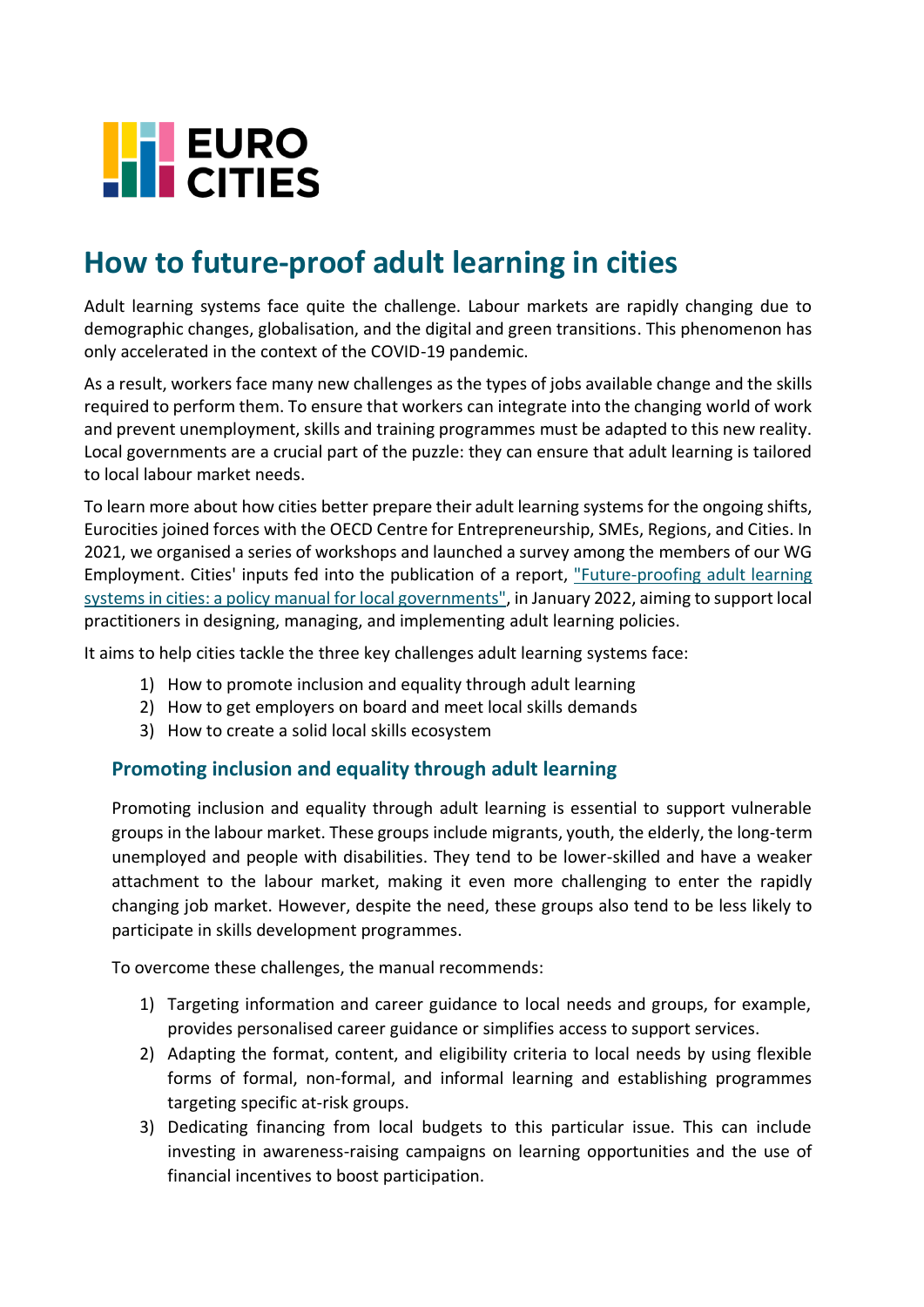4) Integrating local services and engaging social economy actors who tend to be better adapted to working with vulnerable or low-skilled groups.

One example of how to achieve this comes from Munich. It offers individual educational profiling and targeted educational programmes to refugees/migrants from the first day of arrival in the city. A vital element of the programme is the emphasis on intensive psychosocial support, which can help boost confidence and motivation. An individualised support approach allows the new arrivals to access learning programmes based on their unique needs, be it language courses, access to school learning qualifications, preparation for the labour market, etc. This significantly improves their chances of successfully entering the local labour market.

## **Getting employers onboard and meeting local skills demands**

Getting employers on board and meeting local skills requirements is crucial when skills need to keep changing quickly. Local skills challenges and needs also do not necessarily overlap with those at the national or global level, making understanding the local context particularly crucial. On average, 40% of companies report a lack of availability of staff with the right skills. Better responding to their skills demands is a significant opportunity to boost employment and help local economies flourish.

To better understand local skills, needs and demands, cities are encouraged to:

- 1) Assess local skills supply and demand by investing in skills assessment and anticipation exercises. These tools can help generate information about the current and future skills needs of the labour market and the available skills supply.
- 2) Implement measures to match supply with demand by using skills assessment and anticipation exercises to adjust adult learning policies accordingly.
- 3) Actively engage employers in skills provision.

This is what Barcelona has done through its IT Academy. The Academy was set up in 2017 to maximise the potential for employment in the growing IT sector by developing professionals' digital skills in the city. It collaborates with IT companies to define training modules, provide job opportunities, and promote Barcelona's work in this sector with academic institutions.

## **Creating local solid skills ecosystems**

A common feature of adult learning systems is their complexity and fragmentation regarding the actors involved and their different responsibilities. This may be a challenge for policymakers and practitioners at the local level who need to coordinate with various levels of government and other local stakeholders.

To overcome this, cities are encouraged to:

1) Improve coordination with higher levels of government. More significant partnerships, such as through multi-level governance boards, help national governments and even the EU better understand local needs and allows local actors to understand better and support national policies. Together with this then also helps them better address gaps.